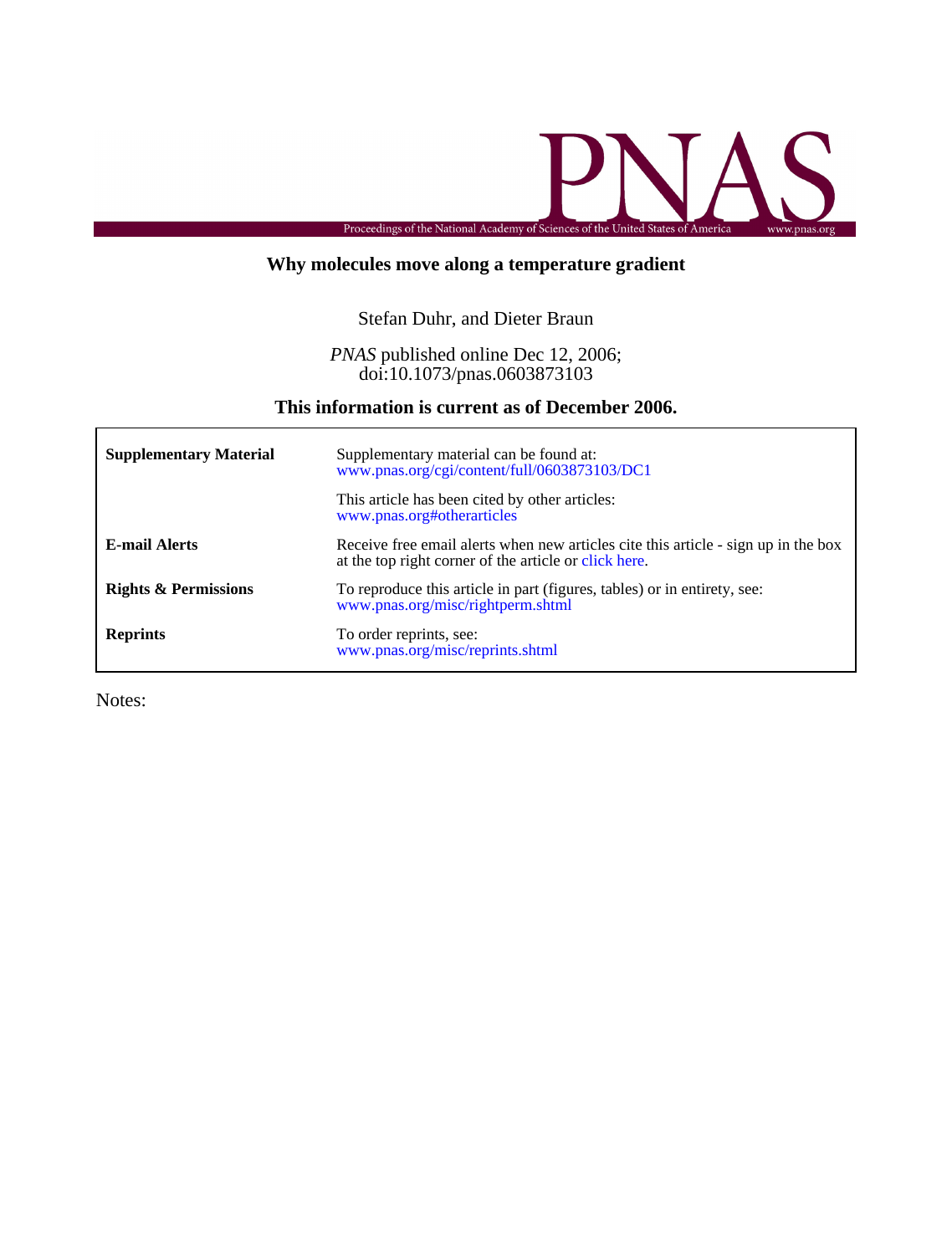# **Why molecules move along a temperature gradient**

#### **Stefan Duhr and Dieter Braun\***

Chair for Applied Physics, Ludwig Maximilians Universität, Amalienstrasse 54, 80799 Munich, Germany

Edited by Leo P. Kadanoff, University of Chicago, Chicago, IL, and approved October 12, 2006 (received for review May 26, 2006)

**Molecules drift along temperature gradients, an effect called thermophoresis, the Soret effect, or thermodiffusion. In liquids, its theoretical foundation is the subject of a long-standing debate. By using an all-optical microfluidic fluorescence method, we present experimental results for DNA and polystyrene beads over a large range of particle sizes, salt concentrations, and temperatures. The data support a unifying theory based on solvation entropy. Stated in simple terms, the Soret coefficient is given by the negative solvation entropy, divided by** *kT***. The theory predicts the thermodiffusion of polystyrene beads and DNA without any free parameters. We assume a local thermodynamic equilibrium of the solvent molecules around the molecule. This assumption is fulfilled for moderate temperature gradients below a fluctuation criterion. For both DNA and polystyrene beads, thermophoretic motion changes sign at lower temperatures. This thermophilicity toward lower temperatures is attributed to an increasing positive entropy of hydration, whereas the generally dominating thermophobicity is explained by the negative entropy of ionic shielding. The understanding of thermodiffusion sets the stage for detailed probing of solvation properties of colloids and biomolecules. For example, we successfully determine the effective charge of DNA and beads over a size range that is not accessible with electrophoresis.**

#### DNA | fluorescence | microfluidic | Soret | thermodiffusion

**T**hermodiffusion has been known for a long time (1), but its theoretical explanation for molecules in liquids is still under debate. The search for a theoretical understanding is motivated by the fact that thermodiffusion in water might lead to powerful all-optical screening methods for biomolecules and colloids. Equally well, thermodiffusion handles and moves molecules alloptically and therefore can complement well established methods: for example, electrophoresis or optical tweezers. For the latter, forces of optical tweezers scale with particle volume and limit this method to particles of only 500 nm. Electrophoresis does not suffer from force limitations but is difficult to miniaturize because of electrochemical reactions at the electrodes.

On the other hand, thermodiffusion allows the microscale manipulation of small particles and molecules. For example, 1,000-bp DNA can be patterned arbitrarily in bulk water (Fig. 1). The temperature pattern ''DNA,'' heated by 2 K, was written into a water film with an infrared laser scanning microscope. The concentration of 1,000-bp DNA was imaged by using a fluorescent DNA tag. In an overall cooled chamber at 3°C, DNA accumulates toward the heated letters ''DNA'' (negative Soret effect), whereas at room temperature DNA is thermophobic (positive Soret effect) as seen by the dark letters.

In the past, the apparent complexity of thermodiffusion prevented a full theoretical description. As seen for DNA in Fig. 1, molecules characteristically deplete from regions with an increased temperature, but they can also show the inverted effect and accumulate (2, 3). Moreover, the size scaling of thermodiffusion recorded by thermal field flow fractionation showed fractional power laws with a variety of exponents that are hard to interpret (4, 5). The latter effect might be resolved by revealing nonlinear thermophoretic drift for the strong thermal gradients used in thermal field flow fractionation (our unpublished observations).

A variety of methods were used to measure thermodiffusion, mostly in the nonaqueous regime, ranging from beam deflection

**Fig. 1.** Thermodiffusion manipulates the DNA concentration by small temperature differences within the bulk solution. A thin water film is heated by 2K along the letters ''DNA'' with an infrared laser. For a cooled chamber at 3°C, fluorescently tagged DNA accumulates at the warm letters. However, at room temperature, DNA moves into the cold, showing reduced fluorescence. The chamber is 60  $\mu$ m thin, containing 50 nM DNA in 1 mM Tris buffer. Every 50th base pair is labeled with TOTO-1 (for details, see supporting information).

(2, 3, 6), holographic scattering (7–9), electrical heating (10), to thermal lensing (11). Recently we have developed a fluorescence microfluidic imaging technique (12, 13) that allows the measurement of thermodiffusion over a wide molecule size range without artifacts induced by thermal convection. Highly diluted suspensions can be measured; therefore, particle–particle interactions do not have an influence. We only apply moderate temperature gradients. In the following study, we used this method to confirm a straightforward theoretical explanation of thermodiffusion.

#### **Theoretical Approach**

For diluted concentrations, it is generally assumed (14) that the thermodiffusive drift velocity  $\vec{v}$  depends linearly on the temperature gradient  $\nabla T$  with a proportionality constant which equals the thermodiffusion coefficient  $D_T$ :  $\vec{v} = -D_T \nabla T$ . In steady state, thermodiffusion is balanced by ordinary diffusion. Constant diffusion and thermodiffusion coefficients both lead to an exponential depletion law (15)  $c/c_0 = \exp[-(D_T/D)(T - T_0)],$ with the concentration *c* depending on the temperature difference  $T - T_0$  only. The concentration  $c$  is normalized by the boundary condition of the concentration  $c_0$  with temperature  $T_0$ . The Soret coefficient is defined as ratio  $S_T = D_T/D$ , which determines the magnitude of thermodiffusion in the steady state. Although the above exponential distribution could motivate an approach based on Boltzmann equilibrium statistics, it is commonly argued that thermodiffusion without exception is a local nonequilibrium effect that requires fluid dynamics, force fields, or particle–solvent potentials (16–20). However, in a previous paper (15), we demonstrated that for moderate temperature

 $100 \mu m$  $3^{\circ}$ C  $20^{\circ}$ C Heating Focus  $\Delta T = 2K$ 

Author contributions: D.B. designed research; S.D. and D.B. performed research; S.D. and D.B. analyzed data; and S.D. and D.B. wrote the paper.

The authors declare no conflict of interest.

<sup>\*</sup>To whom correspondence should be addressed. E-mail: dieter.braun@lmu.de.

<sup>© 2006</sup> by The National Academy of Sciences of the USA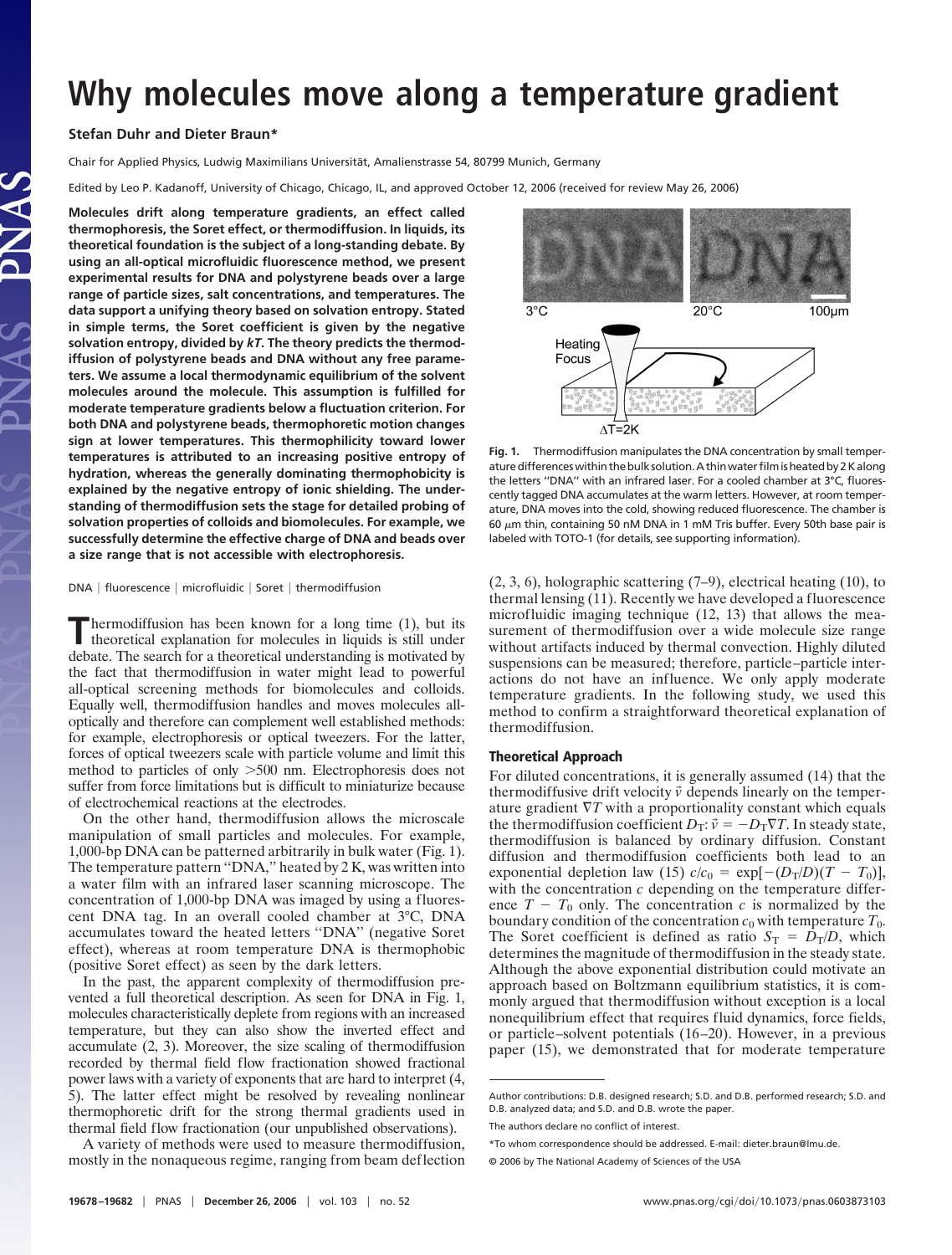gradients the thermal fluctuations of the particle are the basis for a local equilibrium. This allows the description of the thermodiffusive steady state by a succession of local Boltzmann laws, yielding  $c/c_0 = \exp[-(G(T) - G(T_0))/kT]$ , with *G* being the Gibbs-free enthalpy of the single particle–solvent system. Such an approach is valid only if the temperature gradient  $\nabla T$  is below a threshold  $\nabla T < (aS_T)^{-1}$ , which is given by the particle fluctuations with the hydrodynamic radius *a* and Soret coefficient  $S_T$ , as shown recently (15). In the present study, temperature gradients below this limit were used so that thermodiffusion is measured at local thermodynamic equilibrium conditions.

Local thermodynamic equilibrium allows the derivation of a thermodynamic foundation of the Soret coefficient. The local Boltzmann distribution relates small concentration changes  $\delta c$ with small Gibbs-free energy differences:  $\delta c/c = -\delta G/kT$ . We equate this relation with a locally linearized thermodiffusion steady state given by  $\delta c/c = -S_T \delta T$  and thus find the Soret coefficient by the temperature derivative of *G*:

$$
S_{\rm T} = D_{\rm T}/D = (kT)^{-1} \times \partial G/\partial T.
$$
 [1]

Whereas the above relation is sufficient for the following derivation, it can be generalized by locally applying the thermodynamic relation  $dG = -SdT + Vdp + \mu dN$ . For single particles at a constant pressure we find that the Soret coefficient equals the negative entropy of the particle–solvent system *S* according to  $S_T = -S/kT$ . This relation is not surprising given that the entropy is by definition related with the temperature derivative of the free enthalpy.

The above general energetic treatment is inherent in previously described approaches based on local equilibrium (14, 21, 22), including the successful interpretation of thermoelectric voltages of diluted electrolytes (23, 24), which are described by energies of transfer. Recently, the nonequilibrium approach by Ruckenstein (25) was applied to colloids (26) with the characteristic length *l* assigned to the Debye length  $\lambda_{\text{DH}}$ . If instead one would assign the characteristic length according to  $l = 2a/3$  with the particle radius *a*, the Ruckenstein approach would actually confirm the above local equilibrium relation (1) for the Soret coefficient. Measurements on SDS micelles (26) appeared to confirm this nonequilibrium approach, but for the chosen particles the competing parameter choices  $l = 2a/3$  and  $\ell = \lambda_{\text{DH}}$ yielded comparable values. Thus, the experiments could not distinguish between the competing theories.

We will use the above local equilibrium relations to derive the Soret coefficient for particles larger than the Debye length in aqueous solutions and put the results to rigorous experimental tests. Two contributions dominate the particle entropy *S* in water (Fig. 2*a*): the entropy of ionic shielding (Fig. 2a *Left*) and the temperature-sensitive entropy of water hydration (Fig. 2*a Right*). The contribution from the entropy of ionic shielding is calculated with the temperature derivative of the Gibbs-free enthalpy (26, 27)  $G_{\text{ionic}} = Q_{\text{eff}}^2 \lambda_{\text{DH}}/[2A\epsilon\epsilon_0]$  with the effective charge  $Q_{\text{eff}}$  and particle surface A. Alternatively, this enthalpy can be interpreted as an electrical field energy *G*ionic  $Q_{\text{eff}}^2$  [2*C*] in the ionic shielding capacitor *C*. We neglect the particle–particle interactions because the fluorescence approach allows the measurement of highly diluted systems. To obtain the Soret coefficient, temperature derivatives consider the Debye length  $\lambda_{DH}(T) = \sqrt{\varepsilon(T)\varepsilon_0 kT/(2e^2c_S)}$  and the dielectric constant  $\varepsilon(T)$ . Both temperature derivatives give rise to a factor  $\beta = 1 - (T/\varepsilon)\partial \varepsilon/\partial T$ . The effective charge  $Q_{\text{eff}}$  is largely temperature-insensitive, which was confirmed by electrophoresis independently (28). Such a dependence would be unexpected because the strongly adsorbed ions dominate the value of the effective charge. Experimentally, we deal with colloids exhibiting flat surfaces, i.e., the particle radius is larger than  $\lambda_{\text{DH}}$ . In this case, charge renormalization does not



**Fig. 2.** Salt dependence. (*a*) Thermodiffusion in water is dominated by ionic shielding (Left) and water hydration (*Right*). (b) Soret coefficient  $S_T$  versus Debye length for carboxyl-modified polystyrene beads of diameter 1.1, 0.5, and 0.2  $\mu$ m. Linear plot (Left) and logarithmic plot (*Right*). The Soret coefficients are described by Eq. 2 with an effective surface charge of  $\sigma_{\text{eff}} = 4,500$  $e/\mu$ m<sup>2</sup> known from electrophoresis. The intercept  $S_T(\lambda_{DH} = 0)$  is fitted with a hydration entropy per particle surface of  $s_{\text{hyd}} = -1,400 \text{ J/(mol·K· $\mu$ m<sup>2</sup>).$ 

play a role and we can introduce an effective surface charge density  $\sigma_{\text{eff}} = Q_{\text{eff}}/A$  per molecule area *A*. From the temperature derivation according to Eq. **1**, the ionic contribution to the Soret coefficient is  $\overline{S}_{\rm T}^{\rm (ionic)} = (A\beta\sigma_{\rm eff}^2\lambda_{\rm DH})/(4\epsilon\epsilon_0 kT^2)$ . A similar relation was derived for charged micelles recently (22), although without considering the temperature dependence of the dielectric coefficient  $\varepsilon$ . Next, the contribution to the Soret coefficient from the hydration entropy of water can be directly inferred from the particle-area-specific hydration entropy  $s_{\text{hyd}} = S_{\text{hyd}}/A$ , namely  $S_{\text{T}}^{(\text{hyd})} = -As_{\text{hyd}}(T)/kT$ . Finally, the contribution from the Brownian motion is derived as  $S_T = 1/T$ by inserting the kinetic energy of the particle  $G = kT$  into Eq. **1**. However, this contribution is very small  $(S_T = 0.0034/K)$  and can be neglected for the molecules under consideration. The contributions from ionic shielding and hydration entropy add up to

$$
S_{\rm T} = \frac{A}{kT} \left( -s_{\rm hyd} + \frac{\beta \sigma_{\rm eff}^2}{4 \epsilon \epsilon_0 T} \times \lambda_{\rm DH} \right). \tag{2}
$$

The Soret coefficient  $S_T$  scales linearly with particle surface A and Debye length  $\lambda_{\text{DH}}$ . We tested Eq. 2 by measuring  $S_T$  versus salt concentration, temperature, and molecule size. In all cases, thermodiffusion is quantitatively predicted without any free parameters. We used fluorescence single-particle tracking to follow carboxyl-modified polystyrene beads (catalog no. F-8888, Molecular Probes, Eugene, OR) with diameters of 1.1 and 0.5 at 25 aM dialyzed into 0.5 mM Tris HCl at pH 7.6. Thermodiffusion of particles  $\leq 0.2$   $\mu$ m is measured by the fluorescence decrease that reflects the bulk depletion of the particles (12). The chamber thickness of 20  $\mu$ m damped the thermal convection to negligible speeds (15). The experimental design also excludes thermal lensing and optical trapping (15). Debye lengths  $\lambda_{\text{DH}}$ were titrated with KCl (see the supporting information, which is published on the PNAS web site).

**Salt Dependence.** Fig. 2*b* shows the Soret coefficients of polystyrene beads with different sizes versus  $\lambda_{\text{DH}}$ . The Soret coefficients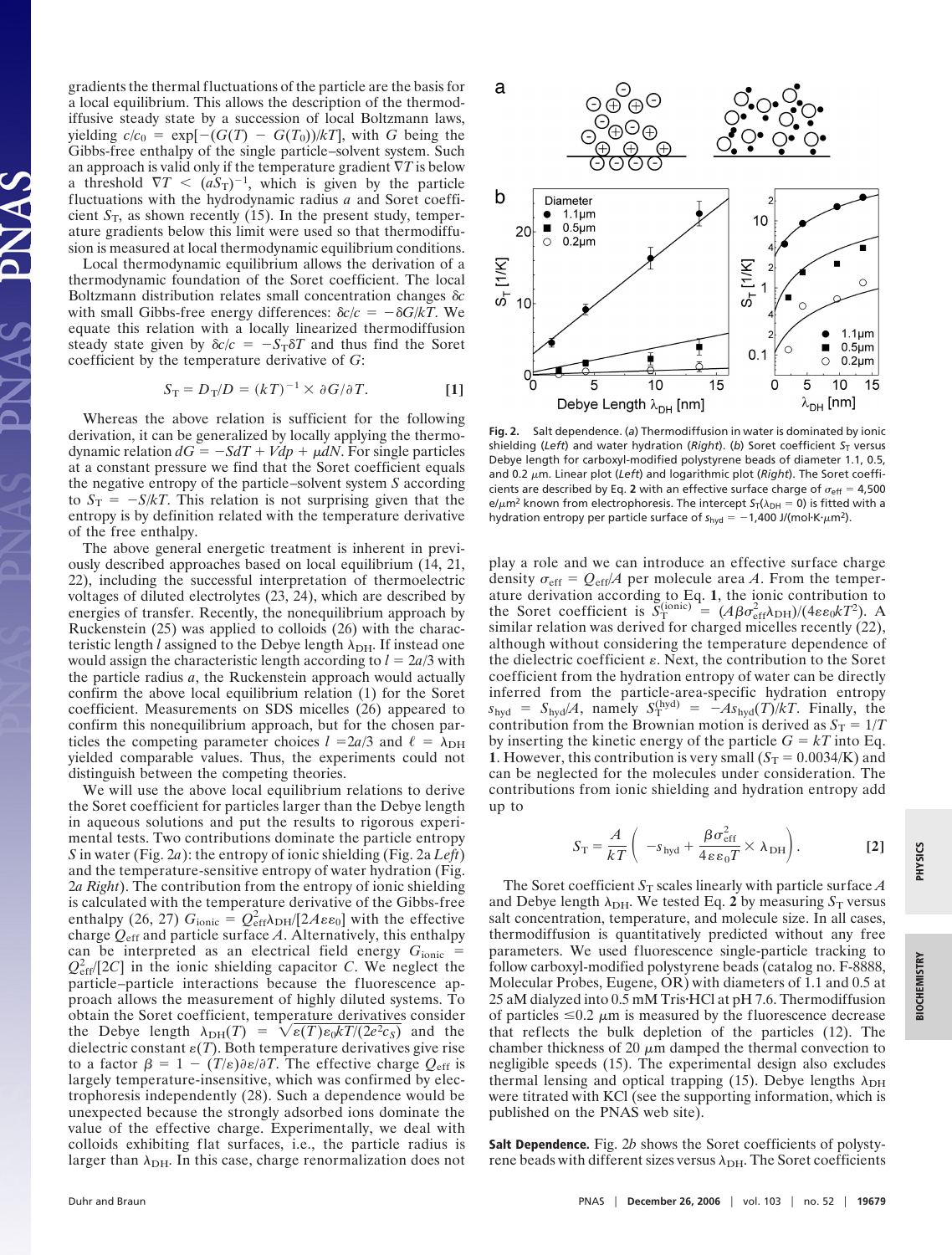

**Fig. 3.** Temperature dependence. (*a*) The temperature dependence is dominated by the linear change in the hydration entropy *S*hyd. It shifts the saltdependent thermodiffusion  $S_T(\lambda_{\text{DH}})$  to lower values. The particle size is 1.1  $\mu$ m. (b) The Soret coefficient S<sub>T</sub> increases linearly with the temperature as expected for a hydration entropy *S*hyd(*T*). It depends on the molecule species, not its size, as seen from the rescaled Soret coefficients for DNA with different lengths.

scale linearly with a small intercept at  $\lambda_{\text{DH}} = 0$  and confirm the  $\lambda_{\text{DH}}$ -dependence of Eq. 2. For smaller-diameter beads, the Soret coefficients scale with the particle surface area *A* (Fig. 2), as expected from Eq. **2**. To check whether Eq. **2** also quantitatively explains the measured Soret coefficients, we inferred the effective charge of the beads by electrophoresis (see supporting materials). By using 40-nm beads with identical carboxyl surface modifications at  $\lambda_{\text{DH}}$  = 9.6 nm, we fluorescently observed free-flow electrophoresis and corrected for electroosmosis, finding an effective surface charge density of  $\sigma_{\text{eff}} = 4{,}500 \pm 2{,}000$  $e/\mu m^2$ . This value is virtually independent from the used salt concentrations (28). With this inferred effective charge, Eq. **2** fits the Soret coefficient for various bead sizes and salt concentrations well (Fig. 2*b*, solid lines).

The intercept  $S_T(\lambda_{\text{DH}} = 0)$ , where ionic contributions are zero, also scales with particle surface and is described by a hydration entropy per particle surface of  $s_{\text{hyd}} = -1,400 \text{ J/(mol·K·µm²)}$ . The value matches the literature values for similar surfaces reasonably well (29–31). For example, dansyl-alanine, a molecule with surface groups comparable with polystyrene beads, was measured to have a hydration entropy (29) of  $-0.13$  J/(mol $\cdot$ K) at a comparable temperature. Linear scaling with its surface area by using a radius of  $a = 2$  nm results in a value of  $s<sub>hyd</sub> = -2,500$  $J/(mol·K·µm<sup>2</sup>)$ , in qualitative agreement with our result. The hydration entropy is a highly informative molecule parameter that is notoriously difficult to measure, yielding an interesting application for thermodiffusion.

**Temperature Dependence.** Hydration entropies  $S_{\text{hyd}}$  in water are known to increase linearly with decreasing temperatures (29– 31). Because the slope of the ionic contribution of  $S_T$  versus  $\lambda_{\text{DH}}$ is with high-precision temperature insensitive for water  $\left[\beta(T)\right]$  $(\varepsilon T^2) \cong \text{const}$ , only the intercept is expected to decrease as the overall temperature of the chamber is reduced. This is indeed the case, as seen from the temperature dependence of beads with diameters of 1.1  $\mu$ m (*T* = 6–29°C) (Fig. 3*a*). We infer from the intercept  $S_T(\lambda_{\text{DH}} = 0)$  that the hydration entropy changes sign at  $\approx$  20°C. As seen for DNA in Fig. 1, hydration entropy can dominate thermodiffusion at low temperatures and move molecules toward the heat  $(D<sub>T</sub> < 0)$ .

The properties of hydration entropy lead to a linear increase of *S*<sup>T</sup> over temperatures at a fixed salt concentration as measured for 1.1- $\mu$ m beads and DNA (Fig. 3*b*). We normalized  $S_T$  by dividing by  $S_T(30^{\circ}C)$  to compensate for molecule surface area. The slopes of  $S_T$  over temperature differ between beads and DNA. However the slope does not differ between DNA of different size (50 bp versus 10,000 bp). Based on Eq. **2**, this is to be expected because the temperature dependence of the hydration entropy depends only on the type of surface of the molecule, not its size. We measured the diffusion coefficients of the DNA species at the respective temperature independently. Within experimental error, changes in the diffusion coefficient *D* match with the change of the water viscosity without the need to assume conformational changes of DNA over the temperature range. Please note that the change of the sign of the DNA Soret coefficient is situated near the point of maximal water density only by chance. There, the two entropic contributions balance. For polystyrene beads at  $\lambda_{\text{DH}} = 2$  nm for example, the sign change is observed at 15°C (Fig. 3*a*). An increased Soret coefficient over temperature was reported for aqueous solutions before (3), however with a distinct nonlinearity that we attribute to remnant particle–particle interactions.

**Size Dependence of the Beads.** The Soret coefficient was measured for carboxyl-modified polystyrene beads in diameters ranging from 20 nm to 2  $\mu$ m. Beads with diameters of 0.2, 0.1, 0.04, and 0.02  $\mu$ m were diluted to concentrations of 10 pM, 15 pM, 250 pM, and 2 nM, and their bulk fluorescence was imaged over time to derive  $D_T$  and *D* (12, 15) from the depletion and subsequent back-diffusion. Larger beads with diameters of 1.9, 1.1, and 0.5  $\mu$ m were diluted to concentrations of 3.3 aM, 25 aM, and 0.2 pM and measured with single-particle tracking. The solutions were buffered in 1 mM Tris (pH 7.6) with  $\lambda_{\text{DH}}$  = 9.6 nm. In all cases, interactions between particles can be excluded. Care was taken to keep the temperature gradient in the local equilibrium regime.

We find that the Soret coefficient scales with particle surface over four orders of magnitude (Fig. 4*a*). The data are described well with Eq. 2 with an effective surface charge density of  $\sigma_{\text{eff}}$  =  $4,500 \text{ e}/\mu\text{m}^2$  and neglected hydration entropy contribution. The 5-fold too-low prediction for the smallest particle (20 nm in diameter) can be explained by charge renormalization because its radius is smaller than  $\lambda_{\text{DH}}$ .

The diffusion coefficient *D* for spheres is given by the Einstein relation and scales inversely with radius  $D \propto 1/a$ . Inserting Eq. 2 into  $S_T = D_T/D$ , the thermodiffusion coefficient  $D_T$  is expected to scale with particle radius *a*. This is experimentally confirmed over two orders of magnitude (Fig. 4*b*). These findings contradict several theoretical studies claiming that  $D<sub>T</sub>$  should be independent of particle size (16–20, 26), based on ambiguous experimental results from thermal field flow fractionation (4) that were probably biased by nonlinear thermodiffusion in large thermal gradients (15).

**Size Dependence of DNA.** Whereas polystyrene beads share a very narrow size distribution as a common feature with DNA molecules, beads are a much less complicated model system. Beads are rigid spheres that interact with the solvent only at its surface. In addition, the charges reside on the surface, where the screening takes place. Thus, the finding that thermodiffusion of flexible and homogeneously charged DNA is described equally well with Eq. **2** is not readily expected and quite interesting (Fig. 4 *c* and *d*).

We measured DNA with sizes of 50–48,502 bp in 1 mM Tris buffer ( $\lambda_{\text{DH}}$  = 9.6 nm) at low molecule concentrations between 1  $\mu$ M (50 bp) and 1 nM (48,502 bp). Only every 50th base pair was stained with the TOTO-1 fluorescent dye. The diffusion coefficient was measured by back-diffusion after the laser was turned off and depends on the length *L* of the DNA in a nontrivial way. The data are well fitted with a hydrodynamic radius scaling  $a \propto L^{0.75}$ . This scaling represents an effective average over two DNA length regimes. For DNA molecules longer than  $\approx$  1,000 bp, a scaling of 0.6 is found (32), whereas shorter DNA scales with an exponent of  $\approx$  1 (see the supporting information).

We can describe the measured Soret coefficient over three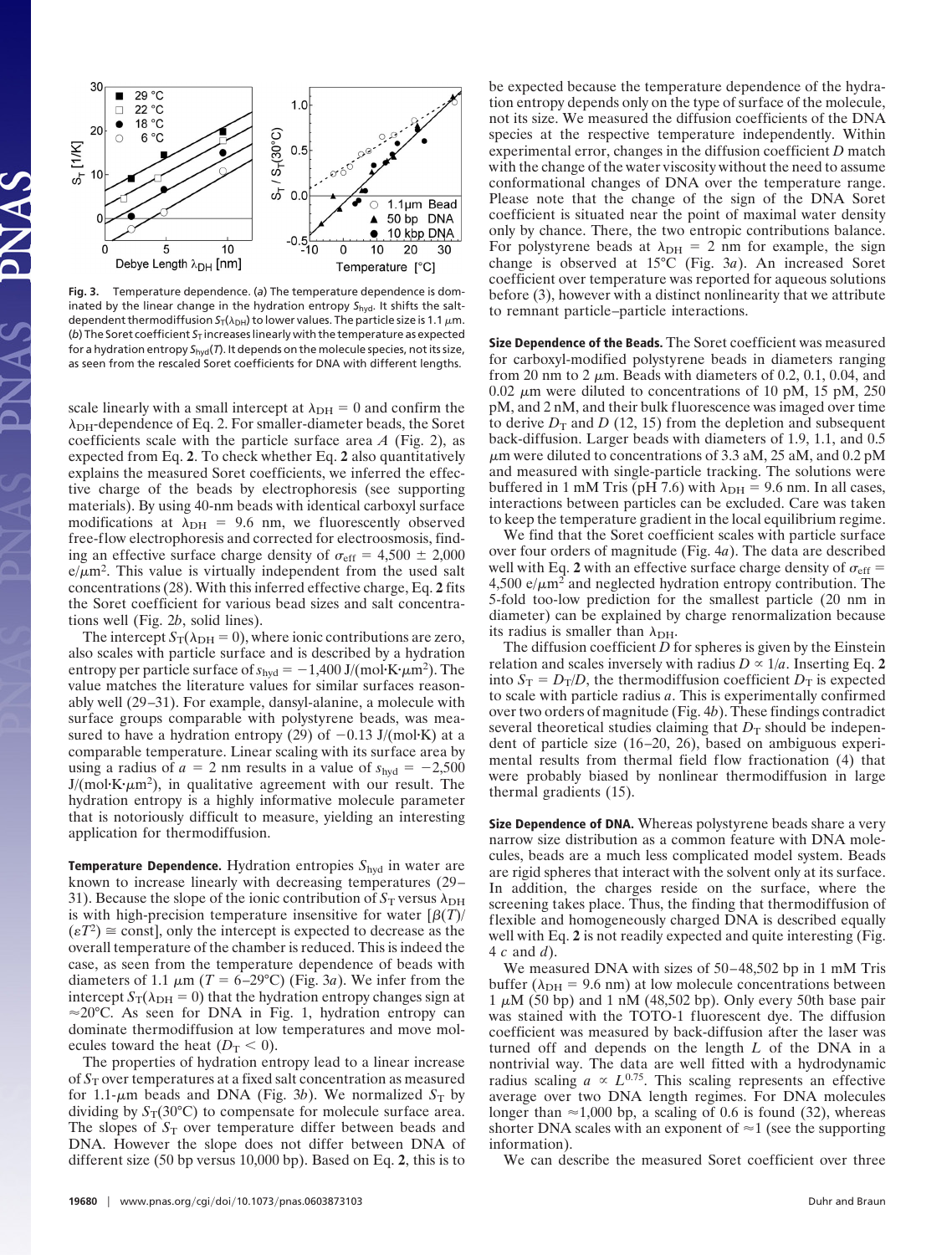

**Fig. 4.** Size dependence. (*a*) For polystyrene beads, the Soret coefficient scales with the particle surface over four orders of magnitude. Measurements are described by Eq. 2 with an effective surface charge density of  $\sigma_{\text{eff}} = 4,500$  $e/\mu$ m<sup>2</sup> (2) and negligible hydration entropy. The deviation for the bead with a diameter of 20 nm can be understood from an increased effective charge due to the onset of charge normalization for  $a \leq \lambda_{DH}$ . (b) Accordingly, the thermodiffusion coefficient  $D_T$  scales linearly with bead diameter. (c) The Soret coefficient of DNA scales according to  $S_T \propto \sqrt{L}$ , with the length *L* of the DNA based on Eq. **2** with an effective charge per base pair of 0.12 e. (*d*) Thermodiffusion coefficient  $D_T$  decreases over DNA length with  $D_T \propto L^{-0.25}$ , caused by the scaling of diffusion coefficient  $D \propto L^{-0.75}$ .

orders of magnitude of DNA lengths with Eq. **2** if we assume that effective charge of the DNA is shielded at the surface of a sphere with the hydrodynamic radius *a*. Because of the low salt concentration ( $\lambda_{\text{DH}}$  = 9.6 nm), such globular shielding is reasonable. Not only is the experimentally observed scaling of the Soret coefficient with the square root of its length correctly predicted based on Eq. 2 ( $S_T \propto Q_{eff}^2/a^2 \propto L^2/L^{1.5} \propto L^{0.5}$ ), but the Soret coefficient also is fully described in a quantitative manner (Fig. 4*c*, solid line), with an effective charge of 0.12 e per base, matching well with literature values (33) ranging from 0.05 e/bp to 0.3 e/bp.

As shown in Fig. 4*d*, the thermodiffusion coefficient for DNA drops with DNA length according to  $D_T = DS_T \propto Q_{\text{eff}}^2/a^3 \propto$  $L^2/L^{2.25} \propto L^{-0.25}$ . Thus, shorter DNA actually drifts faster in a temperature gradient than longer DNA. It is important to point out that this finding is in no way contradictory to experimental findings of a constant  $D<sub>T</sub>$  over polymer length in nonaqueous settings (8). According to Eq. **1**, the thermodynamic relevant parameter is the Soret coefficient, which is determined by the solvation energetics. The argument (19) that polymers have to decouple into monomers to show a constant  $D_T$  merely becomes the special case where the solvation energetics determine both *S*<sup>T</sup> and *D* with equal but inverted size scaling. In accordance with our local energetic equilibrium argument,  $S_T$  and not  $D_T$  dominates thermodiffusion also for nonaqueous polymers near a glass transition (8). Here,  $S_T$  is constant, whereas  $D_T$  and *D* scale according to an increased friction. However, for a system of DNA in solution, for which long-ranging shielding couples the monomers, a constant  $D_T$  over polymer length cannot be assumed *a priori* (Fig. 4*d*).

**Effective Charge.** The effective charge  $Q_{\text{eff}}$  is a highly relevant parameter for colloid science, biology, and biotechnology. So far it only could be inferred from electrophoresis, restricted to



**Fig. 5.** Effective charge from thermodiffusion. Effective charge is inferred from thermodiffusion using Eq. **3**. Polystyrene beads (20–2,000 nm) (*a*) and DNA (50–50,000 bp) (*b*) were measured over a large size range, which is impossible with electrophoresis. As expected, the effective charge of the beads scales with particle surface and linearly with the length of DNA.

particles smaller than the Debye length  $(a \leq 3\lambda_{\text{DH}})$  (34). Unfortunately, many colloids are outside this regime. As shown before, a similar size restriction does not hold for thermodiffusion. In many cases, the hydration entropy  $s_{\text{hyd}}$  contributes  $\leq 15\%$ (Fig. 2) and can be neglected at moderate salt levels. Thus, we can invert Eq. 2 to obtain the effective charge  $Q_{\text{eff}}$  for spherical molecules from

$$
Q_{\rm eff} = \frac{2T^2}{3\eta D} \sqrt{\frac{\varepsilon \varepsilon_0 k^3 S_{\rm T}}{\beta \pi \lambda_{\rm DH}}}.
$$
 [3]

The effective charge derived from thermodiffusion measurements of polystyrene beads and DNA is plotted in Fig. 5 over several orders of magnitude in size. The effective charge of beads scales linearly with particle surface, with a slope confirming the effective surface charge density of  $\sigma_{\text{eff}} = 4{,}500 \text{ e}/\mu\text{m}^2$ , which was inferred from electrophoresis only for small particles. Average deviations from linear scaling are 8% (Fig. 5*a*). The effective charge inferred from thermodiffusion measurements of DNA using Eq. **3** scales linearly with DNA length with an effective charge of 0.12 e/bp. The length scaling is confirmed over four orders of magnitude with an average error of 12% (Fig. 5*b*). Thus, thermodiffusion can be used to infer the effective charge with low errors for a wide range of particle sizes. This is even more interesting for biomolecule characterization because measurements of thermodiffusion can be performed all-optically in picoliter volumes.

#### **Conclusion**

We describe thermodiffusion, the molecule drift along temperature gradients, in liquids with a general, microscopic theory. Applied to aqueous solutions, this theory predicts thermodiffusion of DNA and polystyrene beads with an average accuracy of 20%. We experimentally validate major parameter dependencies of the theory: linearity against screening length  $\lambda_{\text{DH}}$  and molecule hydrodynamic area *A*, quadratic dependence on effective charge, and linearity against temperature. Measurements of thermodiffusion can be miniaturized to the micrometer scale with the all-optical fluorescence technique and permit microscopic temperature differences to manipulate molecules based on their surface properties (Fig. 1). The theoretical description allows the extraction of solvation entropy and the effective charge of molecules and particles over a wide size range.

#### **Materials and Methods**

**Infrared Temperature Control.** The temperature gradients used to induce thermodiffusive motions were created by aqueous absorption of an infrared laser (Furukawa Electric, Tokyo, Japan) at a wavelength of 1,480 nm and 25 mW of power. Water strongly

**PHYSICS**